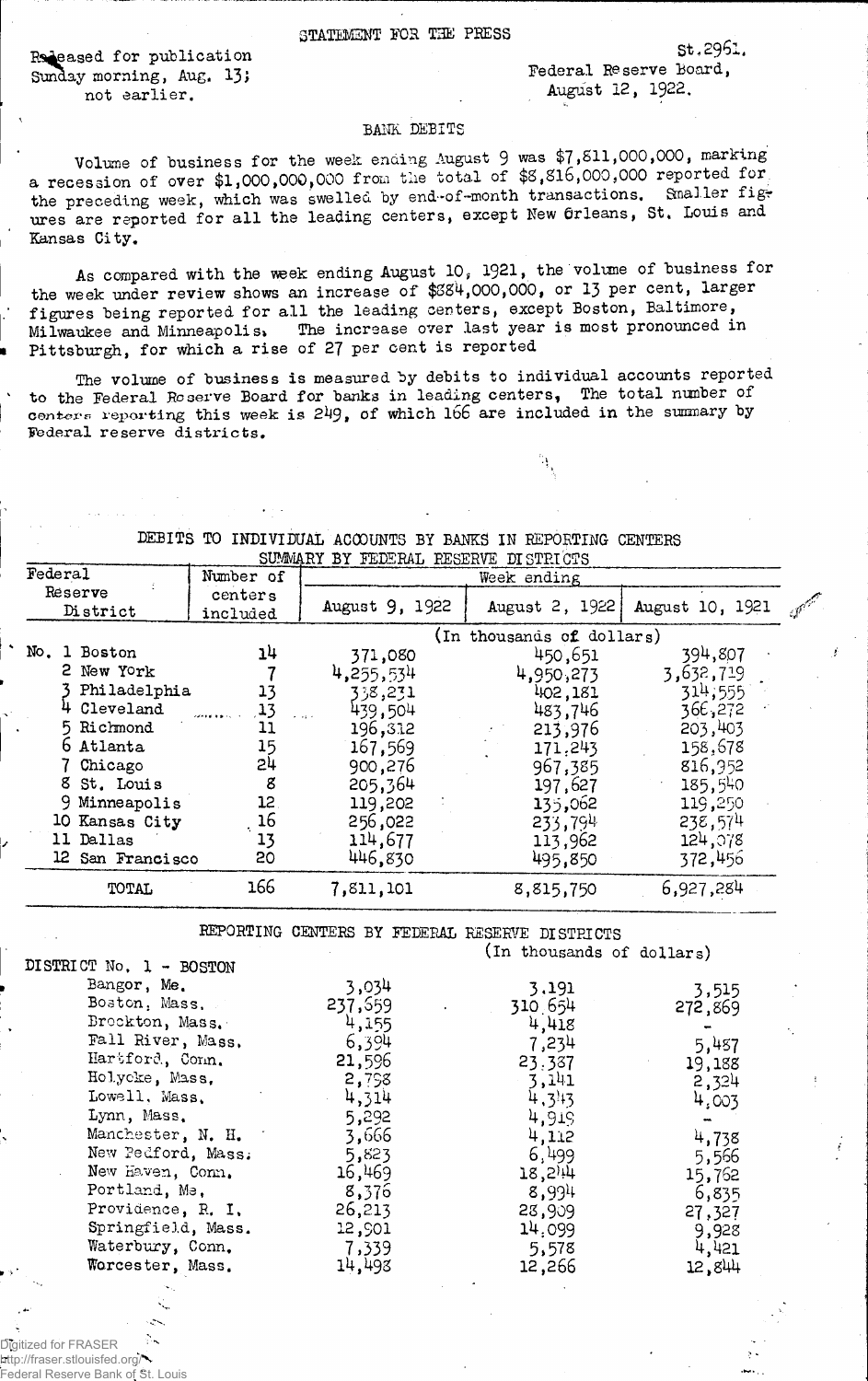| DEBITS TO INDIVIDUAL ACCOUNTS BY BANKS IN REPORTING CENTERS |                     | Week ending               | st, 2961a.       |
|-------------------------------------------------------------|---------------------|---------------------------|------------------|
|                                                             | August 9, 1922      | August 2, 1922            |                  |
|                                                             |                     |                           | August 10, 1921  |
| DISTRICT No. 2 - NEW YORK                                   |                     | (In thousands of dollars) |                  |
| Albany, N.Y.                                                | 19,080              | 20,599                    | 15,527           |
| Binghamton, N. Y.                                           | 4,431               | 4,043                     | 3,590            |
| Buffalo, N. Y.                                              | 60,519              | 62,803                    | 48,042           |
| Elmira, N.Y.<br>Jamestown, N. Y.                            | 4,289               | 2,904                     |                  |
| Montclair, N. J.                                            | 3,541               | 3,307                     |                  |
| Newark, N. J.                                               | 2,323               | 2,279                     |                  |
| New York, N. Y.                                             | 50,421<br>4,127,612 | 57,247<br>4,814,644       |                  |
| No. New Jersey Clearing                                     |                     |                           | 3,527,996        |
| House Association                                           | 31,900              | 34,489                    |                  |
| Passaic, N. J.                                              | 5,520               | 5,380                     | 4,661            |
| Rochester, N. Y.                                            | 26,566              | 29,277                    | 22,252           |
| Stamford, Conn.                                             | 2,477               | 2,599                     |                  |
| Syracuse, N. Y.                                             | 11,806              | 13,527                    | 10,651           |
| DISTRICT No. 3 - PHILADELPHIA                               |                     |                           |                  |
| Allentown, Pa.                                              |                     |                           |                  |
| Altoona, Pa.                                                | 5,628<br>3,327      | 5,961                     |                  |
| Camden, N. J.                                               | 8,415               | 3,209                     | 2,918            |
| Chester, Pa.                                                | 3,722               | 11,340<br>3,927           | 3,564            |
| Harrisburg, Pa.                                             | 6,957               | 6,916                     | 5,900            |
| Hazleton, Pa.                                               | 1,976               | 2,414                     |                  |
| Johnstown, Pa.                                              | 4,517               | 4,803                     | 4,108            |
| Lancaster, Pa.                                              | 4,675               | 4,625                     | 3,974            |
| Lebanon, Pa.<br>Norristown, Pa.                             | 1,180               | 1,144                     |                  |
| Philadelphia, Pa.                                           | 699                 | 708                       |                  |
| Reading, Pa.                                                | 264,810             | 325,533                   | 237,452          |
| Scranton, Pa.                                               | 6,670               | 7,186                     | 6,589            |
| Trenton, N. J.                                              | 10,834<br>10,962    | 11,877                    | 16,313           |
| Wilkes-Barre, Pa.                                           | 6,196               | 10,764                    | 11,395           |
| Williamsport, Pa.                                           | 4,644               | 6,754<br>4,185            | 8,078            |
| Wilmington, Del.                                            | 7,249               | 8,402                     | 3,937<br>7,209   |
| York, Pa.                                                   | 3,668               | 4,000                     | 3,118            |
| DISTRICT No. 4 - CLEVELAND                                  |                     |                           |                  |
| Akron, Ohio.                                                |                     |                           |                  |
| Butler, Pa.                                                 | 12,808<br>2,189     | 13,434                    | 12,860           |
| Canton, Ohio                                                | 8,025               | 2,092                     |                  |
| Cincinnati, Ohio                                            | 59,558              | 7,621<br>61,210           |                  |
| Cleveland, Ohio                                             | 126,533             | 136,288                   | 54,142<br>99,651 |
| Columbus, Ohio                                              | 28,150              | 29,584                    | 24,628           |
| Connellsville, Pa.                                          | 1,156               | 1,197                     | 48               |
| Dayton, Ohio                                                | 11,618              | 13,648                    | 12,925           |
| Erie, Pa.<br>Greensburg, Pa.                                | 5,774               | 6,310                     | 5,455            |
| Homestead, Pa.                                              | 3,413               | 4,425                     | 4,461            |
| Lexington, Ky.                                              | 687                 | 693                       |                  |
| Lima, Ohio                                                  | 3,916<br>3,159      | 3,906                     | 3,576            |
| Lorain, Ohio                                                | 988                 | 3,341<br>1,257            |                  |
| New Brighton, Pa.                                           | 2,026               | 2,275                     |                  |
| Oil City, Pa.                                               | 3,016               | 3,000                     | 1,902            |
| Pittsburgh, Pa,                                             | 163,405             | 186,890                   | 128,279          |
| Springfield, Ohio                                           | 4,025               | 4,591                     | 3,088            |
| Toledo, Ohio                                                | 36,264              | 35,736                    |                  |
| Warren, Ohio<br>Wheeling, W. Va.                            | 2,106               | 2,203                     |                  |
| Youngstown, Ohio                                            | 8,238               | 9,700                     | 6,381            |
| Zanesville, Ohio                                            | 9,050               | 10,760                    | 8,924            |
|                                                             | 2,088               | 2,144                     |                  |

 $\cdot$  !

 $\ddot{\phantom{a}}$ 

l,

 $\ddot{\phantom{1}}$ 

 $\ddot{\phantom{a}}$ 

 $\bar{\phantom{a}}$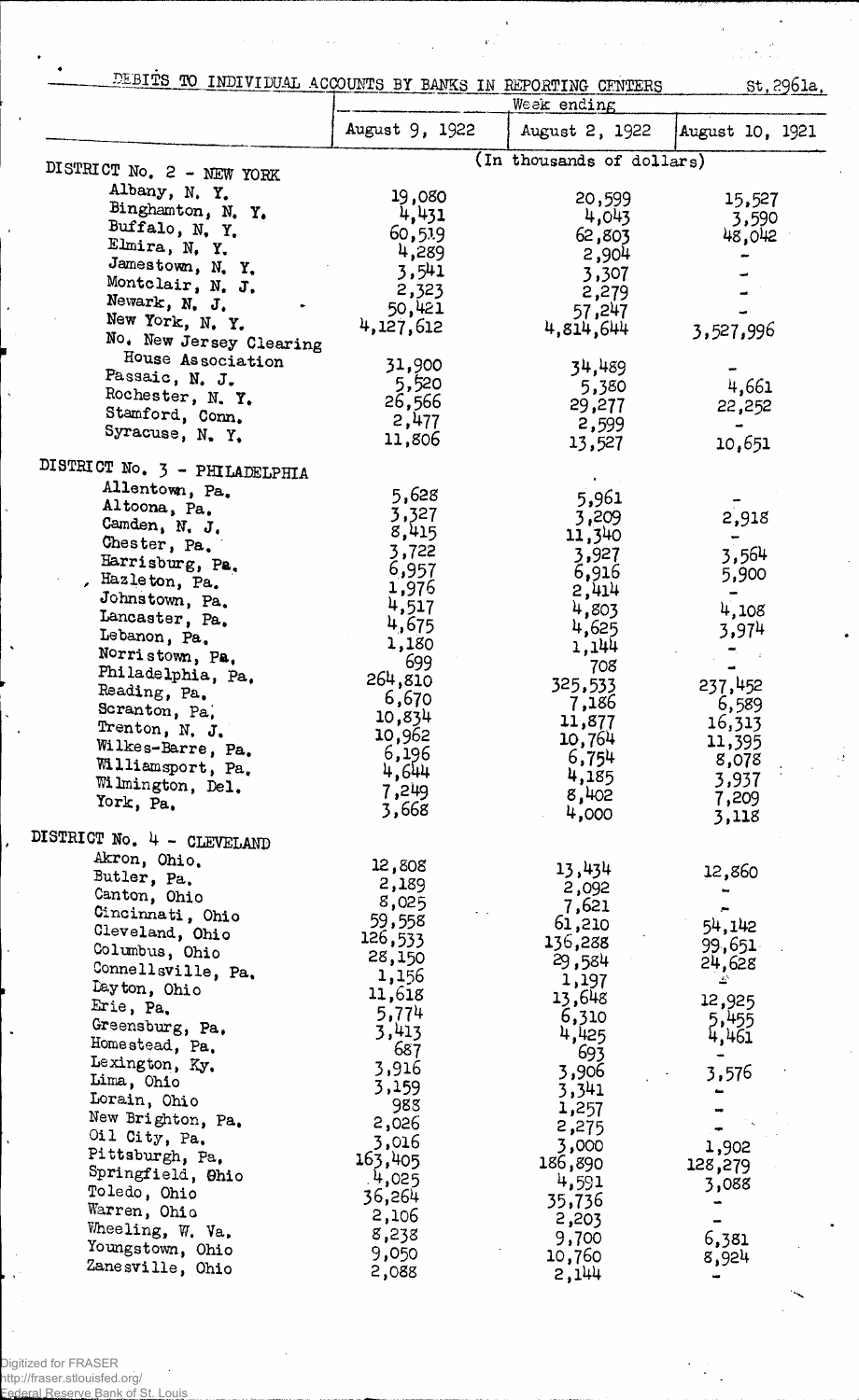| DEBITS TO INDIVIDUAL ACCOUNTS BY BANKS IN REPORTING CENTERS |                |                             | st.2961b        |
|-------------------------------------------------------------|----------------|-----------------------------|-----------------|
|                                                             | Aug. 9, 1922   | Week ending<br>Aug. 2, 1922 | Aug. 10, 1921   |
|                                                             |                | (In thousands of dollars)   |                 |
| DISTRICT No. 5 - RICHMOND                                   |                |                             |                 |
| Asheville, N. C.                                            | 4,158          | 4,570                       | 108,060         |
| Baltimore, Md.                                              | 88,150         | 103,957<br>5,811            | 4,337           |
| Charleston, S. C.                                           | 5,820          | 6,518                       |                 |
| Charleston, W. Va.                                          | 6,933<br>6,071 | 6,503                       | 4,802           |
| Charlotte, N. C.                                            | 3,962          | 4,109                       | 4,100           |
| Columbia, S. C.<br>Cumberland, Md.                          | 1,800          | 1,836                       |                 |
| Danville, Va.                                               | 1,784          | 1,838                       |                 |
| Durham, $N_{\star}$ C.                                      | 4,006          | 4,502                       |                 |
| Greensboro, N. C.                                           | 3,215          | 4,408                       |                 |
| Greenville, S. C.                                           | 3,738          | 3,653                       | 2,517           |
| Hagerstown, Md.                                             | 1,673          | 1,962                       |                 |
| Huntington, W. Va.                                          | 4,574          | 4,467                       | 4,527           |
| Lynchburg, Va.                                              | 3,381          | 3,492                       |                 |
| Newport News, Va.                                           | 1,607          | 1,854                       |                 |
| Norfolk, Va.                                                | 13,727         | 14,003                      | 11,852          |
| Raleigh, N. C.                                              | 4,000          | 3,900                       | 3,700           |
| Richmond, Va.                                               | 23,461         | 24,603                      | 21,885          |
| Roanoke, Va.                                                | 4,719          | 4,545                       |                 |
| Spartanburg, S. C.                                          | 1,685          | 1,761                       |                 |
| Washington, D. C.                                           | 38,742         | 39,108                      | 33,362<br>4,261 |
| Wilmington, N. C.                                           | 4,567          | 3,862<br>6,418              |                 |
| Winston-Salem, N. C.                                        | 5,395          |                             |                 |
| DISTRICT No. 6 - ATLANTA                                    |                |                             |                 |
| Albany, Ga.                                                 | 818            | 955                         | 19,562          |
| Atlanta, Ga.                                                | 23,569         | 24,776                      | 4,181           |
| Augusta, Ga.                                                | 4,610          | 5,245                       | 12,510          |
| Birmingham, Ala.                                            | 15,152         | 17,113<br>587               |                 |
| Brunswick, Ga.                                              | 914            | 6,348                       | 7,633           |
| Chattanooga, Tenn.                                          | 7,158          | 1,939                       |                 |
| Columbus, Ga.<br>Cordele, Ga.                               | 2,139<br>278   | 162                         |                 |
| Dothan, Ala.                                                | 438            | 506                         |                 |
| Elberton, Ga.                                               | 172            | 140                         |                 |
| Jackson, Miss.                                              | 2,252          | 2,081                       |                 |
| Jacksonville, Fla.                                          | 11,075         | 10,924                      | 8,562           |
| Knoxville, Tenn.                                            | 5,182          | 5,975                       | 4,955           |
| Macon, Ga.                                                  | 3,656          | 3,892                       | 3,644           |
| Meridian, Miss.                                             | 1,659          | 1,755                       |                 |
| Mobile, Ala.                                                | 5,677          | 5,318                       | 4,827           |
| Montgomery, Ala.                                            | 3,092          | 3,109                       | 2,733           |
| Nashville, Tenn.                                            | 15,451         | 14,698                      | 24,925          |
| Newnan, Ga.                                                 | 236            | 346                         |                 |
| New Orleans, La.                                            | 57,692         | 57,378                      | 48,467          |
| Pensacola, Fla.                                             | 1,266          | 1,600                       | 1,428           |
| Savannah, Ga.                                               | 8,080          | 9,025                       | 9,380           |
| Tampa, Fla.                                                 | 4,811          | 4,699                       | 4,727           |
| Valdosta, Ga.                                               | 874            | 815<br>1,143                | 1,144           |
| Vicksburg, Miss.                                            | 1,098          |                             |                 |

 $\hat{\gamma}_{\mu}$ 

Digitized for FRASER http://fraser.stlouisfed.org/ Federal Reserve Bank of St. Louis

 $\overline{\phantom{a}}$ 

 $\sim$   $\gamma$ 

÷,

 $\ddot{\cdot}$ 

 $\mathbf{v}^{\prime}$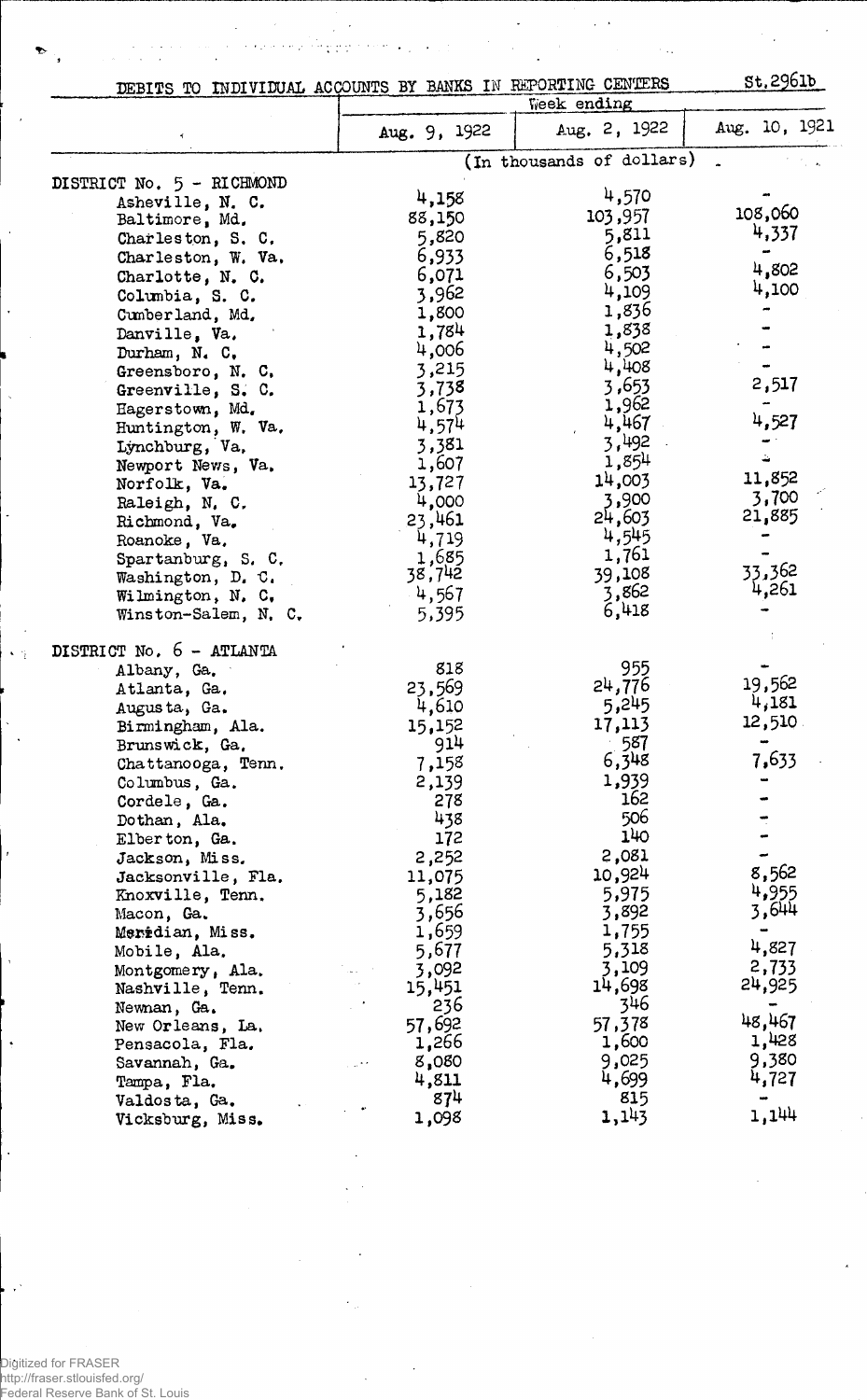| DEBITS TO INDIVIDUAL ACCOUNTS BY BANKS IN REPORTING CENTERS |                                                  |                    | <u>st.2961c.</u>          |                 |
|-------------------------------------------------------------|--------------------------------------------------|--------------------|---------------------------|-----------------|
| DT *                                                        |                                                  | Week ending        |                           |                 |
|                                                             | August 9, 1922                                   |                    | August 2, 1922            | August 10, 1921 |
| DISTRICT $No7, -$ CHICAGO                                   |                                                  |                    | (In thousands of dollars) |                 |
| Adrian, Mich.                                               |                                                  | 679                | 675'                      |                 |
| Aurora, Ill.                                                |                                                  | 2,786              | 3,248                     |                 |
| Bay City, Mich.                                             |                                                  | 2,388              | 2,462                     | 2,120           |
| Bloomington, Ill.                                           |                                                  | 2,059              | 2,353                     | 1,979           |
| Cedar Rapids, Iowa                                          |                                                  | 4,739              | 4,498                     | - 9,313         |
| Chicago, Ill.                                               | 583,763                                          |                    | 627,229                   | 524,409         |
| Danville, Ill.                                              |                                                  | 2,300              | 2,700                     |                 |
| Davenport, Iowa                                             |                                                  | 6,823              | 7,491                     | 6,107           |
| Decatur, Ill.                                               |                                                  | 3,726              | 3,442                     | 2,999           |
| Des Moines, Iowa                                            | 15,641                                           |                    | 14,987                    | 16,093          |
| Detroit, Mich.                                              | 114,588                                          |                    | 129,566                   | 99,122          |
| Dubuque, Iowa<br>Flint, Mich                                |                                                  | 2,872              | 2,673                     | 2,229           |
| Fort Wayne, Ind.                                            |                                                  | 5,146              | 5,061                     | 5,462           |
| Gary, Ind.                                                  |                                                  | 6,354<br>2,245     | 6,466<br>3,104            | 6,258           |
| Grand Rapids, Mich.                                         | 13,396                                           |                    | 14,085                    |                 |
| Hammond, Ind.                                               |                                                  | 2,550              | 2,900                     | 18,794          |
| Indianapolis. Ind.                                          | 30,414                                           |                    | 33,465                    | 28,752          |
| Jackson, Mich.                                              |                                                  | 3,650              | 4,909                     | 3,316           |
| Kalamazoo, Mich.                                            |                                                  | 3,855              | 4,355                     | 3,619           |
| Lansing, Mich.                                              |                                                  | 5,350              | 6,149                     | 4,179           |
| Mason City, Iowa                                            |                                                  | 2,032              | 1,791                     |                 |
| Milwaukee, Wis.                                             | 49,159                                           |                    | 51,777                    | 49,822          |
| Moline, Ill.                                                | 1,787                                            |                    | 1,790                     | 1,364           |
| Muscatine, Iowa                                             | 1,300                                            |                    | 920                       |                 |
| Gehkosh, Wis.<br>Peoria, Ill.                               | 2,300                                            |                    | 2,300                     |                 |
| Rockford, 111.                                              | 8,629                                            |                    | 8,801                     | 6,768           |
| Saginaw, Mich.                                              | 4,183                                            |                    | 4,319                     | 4,301           |
| Sioux City, Iowa                                            | 4,902                                            |                    |                           |                 |
| South Bend, Ind.                                            | 14,530<br>7,760                                  |                    | 14,708                    | 8,230           |
| Springfield, Ill.                                           | 5,952                                            |                    | 7,902                     | 3,907           |
| Waterloo, Iowa                                              | 3,512                                            |                    | 5,751<br>3,146            | 5,336<br>2,482  |
| DISTRICT No. 8 - ST. LOUIS                                  |                                                  |                    |                           |                 |
| East St. Louis and                                          |                                                  |                    |                           |                 |
| Nat'l Stock Yards, Ill.                                     | 8,677                                            |                    |                           |                 |
| Evansville, Ind.                                            | 6,558                                            |                    | 7,721                     | 8,632           |
| Fort Smith, Ark.                                            | 1,998                                            |                    | 6,800<br>2,104            | 4,497           |
| Greenville, Miss.                                           |                                                  | 663                | 801                       |                 |
| Helena, Ark.                                                |                                                  | 595                | 1,146                     |                 |
| Little Rock, Ark.                                           | 7,970                                            |                    | 7,862                     | 8,666           |
| Louisville, Ky.                                             | 26,899                                           |                    | $-29,824$                 | 25,541          |
| Memphis, Tenn.                                              | 20,787                                           |                    | 20, 363                   | 17,485          |
| Owensboro, Ky.                                              | 1,292                                            |                    | 1,282                     | ∸               |
| Quincy, Ill.                                                | 2,760                                            |                    | 1,955                     | 2,133           |
| St. Louis, Mo.                                              | 128,482                                          |                    | 120,591                   | 115,939         |
| Springfield, Mo.                                            | 3,231                                            |                    | 2,511                     | 2,647           |
| DISTRICT No. 9 - MINNEAPOLIS                                |                                                  |                    |                           |                 |
| Aberdeen, S.D.                                              | 1.462                                            |                    | 1,353                     | 1,427           |
| Billings, Mont.                                             | 1,775                                            | ť                  | 1,670                     | 1,626           |
| Dickinson, N.D.<br>Duluth, Minn                             |                                                  | 355                | 318                       | $\blacksquare$  |
| Fargo, N. D.                                                | 14,184                                           |                    | 14,870                    | 14,826          |
| Grand Forks, N. D.                                          | 2,913                                            |                    | 2,563                     | 2,435           |
| Great Falls, Mont.                                          | 1,502                                            |                    | 1,130                     | 1,120           |
| Helena, Mont.                                               | 1,499<br>2,016                                   |                    | 1,292                     | 1,591           |
| Jamestown, N.D.                                             |                                                  | 525                | 2,484                     | 2,115           |
| Lewistown, Mont.                                            |                                                  | 749.               | 421                       |                 |
| Minneapolis, Minn.                                          | 59,668                                           |                    | 791<br>64,414             |                 |
| Minot, N.D.                                                 |                                                  | 940                | 887                       | 62,295          |
| Red Wing, Minn.                                             |                                                  | 488                | 473                       |                 |
| St. Paul, Minn.                                             | $(*28,367)$<br>35,243                            | $(*39,800)$ 45,376 |                           | 25,219          |
| Sioux Falls, S. D.                                          | 3,215                                            |                    | 2,809                     | 3,940           |
| Superior, Wis.                                              | 1,679                                            |                    | 1.643                     | 1,741           |
| Winona, Minn.                                               | 922                                              |                    | 1,034                     | 915             |
|                                                             | *Debits of banks which submitted reports in 1921 |                    |                           |                 |

Digitized for FRASER<br>http://fraser.stlouisfed.org/<br>Federal Reserve Bank of St. Louis

 $\ddot{\phantom{0}}$ 

 $\ddot{\phantom{1}}$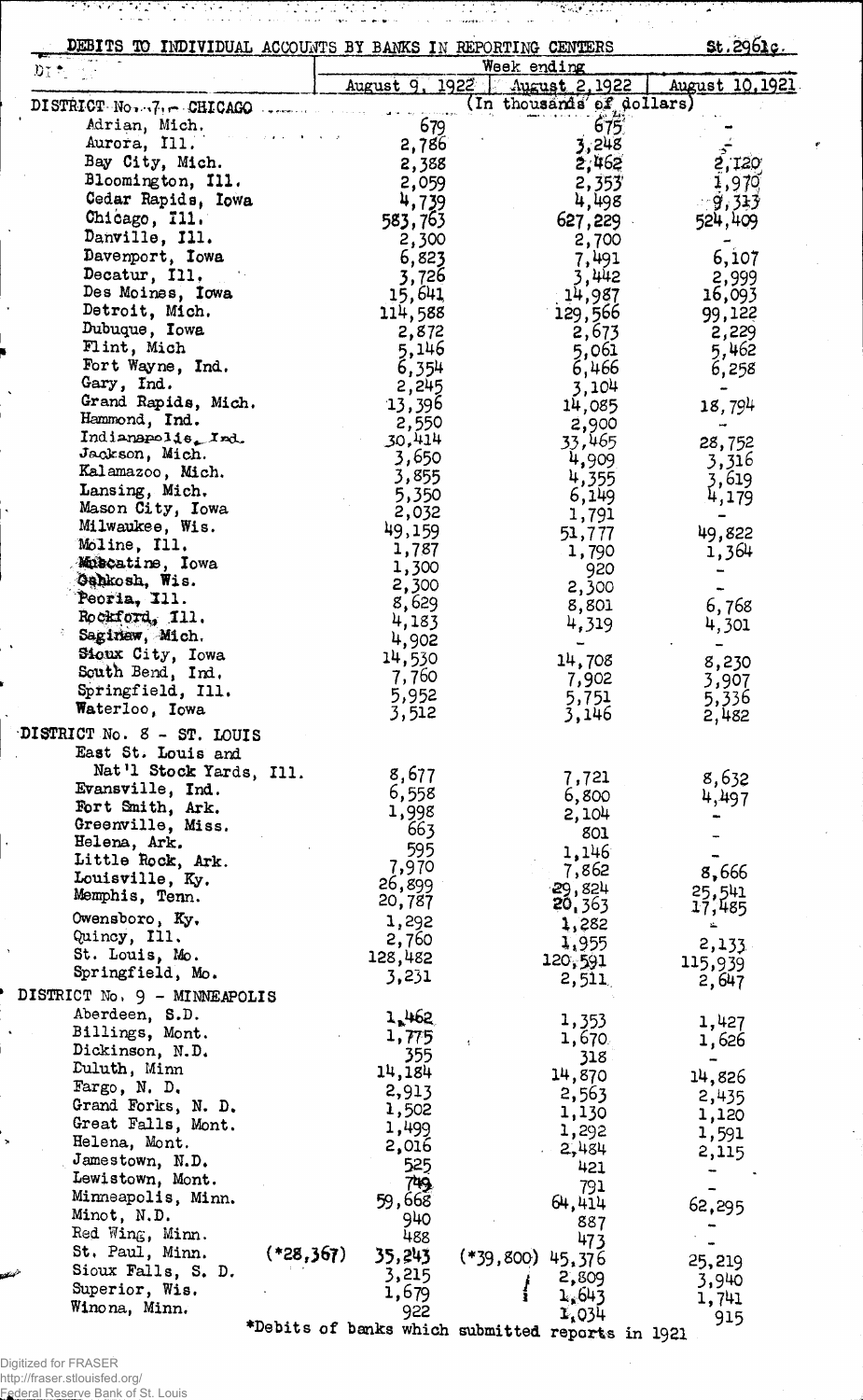|                               | St.290.d.<br>DEBITS TO INDIVIDUAL ACCOUNTS BY BANKS IN REPORTING CENTERS |                           |                          |  |
|-------------------------------|--------------------------------------------------------------------------|---------------------------|--------------------------|--|
|                               |                                                                          | Week ending               |                          |  |
|                               | August 9, 1922                                                           | August 2, 1922            | August 10, 1921          |  |
|                               |                                                                          | (In thousands of dollars) |                          |  |
| DISTRICT No. 10 - KANSAS CITY |                                                                          |                           |                          |  |
| Atchison, Kans.               | 1,378                                                                    | 1,503                     | 1,273                    |  |
| Bartlesville, Okla.           | 2,113                                                                    | 2,628                     | 1,496                    |  |
| Casper, Wyo.                  | 3,159                                                                    | 2,806                     | $\overline{\phantom{a}}$ |  |
| Cheyenne, Wyo.                | 2,227                                                                    | 2,040                     | 2,044                    |  |
| Colorado Springs, Colo.       | 3,397                                                                    | 2,440                     | 2,796                    |  |
| Denver, Colo.                 | 38,107                                                                   | 32,977                    | 32,271                   |  |
| Enid, Okla.                   | 3,373                                                                    | 3,648                     |                          |  |
| Fremont, Neb.                 | 655                                                                      | 669                       |                          |  |
| Grand Island, Neb.            | 1,154                                                                    | 1,093                     |                          |  |
| Grand Junction, Colo.         | 608                                                                      | 447                       |                          |  |
| Guthrie, Okla.                | 691                                                                      | 433                       |                          |  |
| Hutchinson, Kans.             | 3,695                                                                    | 3,710                     |                          |  |
| Independence, Kans.           | 2,135                                                                    | 2,112                     |                          |  |
| Joplin, Mo.                   | 2,221                                                                    | 2,125                     | 1,341                    |  |
| Kansas City, Kans.            | 3,550                                                                    | 3,487                     | 3,032                    |  |
| Kansas City, Mo.              | 82,910                                                                   | 67,060                    | 77,782                   |  |
| Lawrence, Kans,               | 875                                                                      | 937                       |                          |  |
| McAlester, Okla.              | 908                                                                      | 674                       |                          |  |
| Muskogee, Okla,               | 5,074                                                                    | 4,956                     | 2,662                    |  |
| Oklahoma City, Okla.          | 17,331                                                                   | 16,994                    | 21,126                   |  |
| Okmulgee, Okla.               |                                                                          | 1,634                     |                          |  |
| Omaha, Neb.                   | 43,800                                                                   | 43,329                    | 42,597                   |  |
| Parsons, Kans.                | 966                                                                      | 588                       |                          |  |
| Pittsburg, Kans,              | 1,008                                                                    | 1,028                     |                          |  |
| Pueblo, Jolo.                 | 4,396                                                                    | 2,677                     | 4,810                    |  |
| St. Joseph, Mo.               | 13,827                                                                   | 11,346                    | 17,511                   |  |
| Topeka, Kans.                 | 3,933                                                                    | 3,203                     | 3,722                    |  |
| Tulsa, Okla.                  | 18,748                                                                   | 26,547                    | 13,147                   |  |
| Wichita, Kans.                | 13,010                                                                   | 10,482                    | 10,964                   |  |
| DISTRICT No. 11 - DALLAS      |                                                                          |                           |                          |  |
| Albuquerque, N. M.            | 1,946                                                                    | 1,812                     | 1,506                    |  |
| Austin, Tex.                  | 2,421                                                                    | 2,613                     | 2,473                    |  |
| Beaumont, Tex.                | 3,193                                                                    | 2,688                     | 2,824                    |  |
| Corsicana, Tex.               | 670                                                                      | 682                       | $\blacksquare$           |  |
| Dallas, Tex.                  | 28,559                                                                   | 29,000                    | 26,878                   |  |
| El Paso, Tex.                 | 6,483                                                                    | 6,318                     | 6,743                    |  |
| Ft. Worth, Tex.               | 20,366                                                                   | 19,477                    | 20,490                   |  |
| Galveston, Tex.               | 13,087                                                                   | 11,902                    | 19,330                   |  |
| Houston, Tex.                 | 20,412                                                                   | 22,725                    | 26,112                   |  |
| Roswell, N. M.                | 841                                                                      | 537                       |                          |  |
| San Antonio, Tex.             | 5,980                                                                    | 5,731                     | 5,283                    |  |
| Shreveport, La.               | 6,060                                                                    | 6,096                     | 6,368                    |  |
| Texarkana, Tex.               | 1,349                                                                    | 1,225                     | 1,598                    |  |
| Tucson, Ariz,                 | 1,501                                                                    | 1,516                     | 1,504                    |  |
| Waco, Tex.                    | 3,320                                                                    | 2,859                     | 2,969                    |  |

 $\ddot{\cdot}$ k,

 $\overline{a}$ 

Digitized for FRASER http://fraser.stlouisfed.org/ Federal Reserve Bank of St. Louis

J

 $\vec{v}$